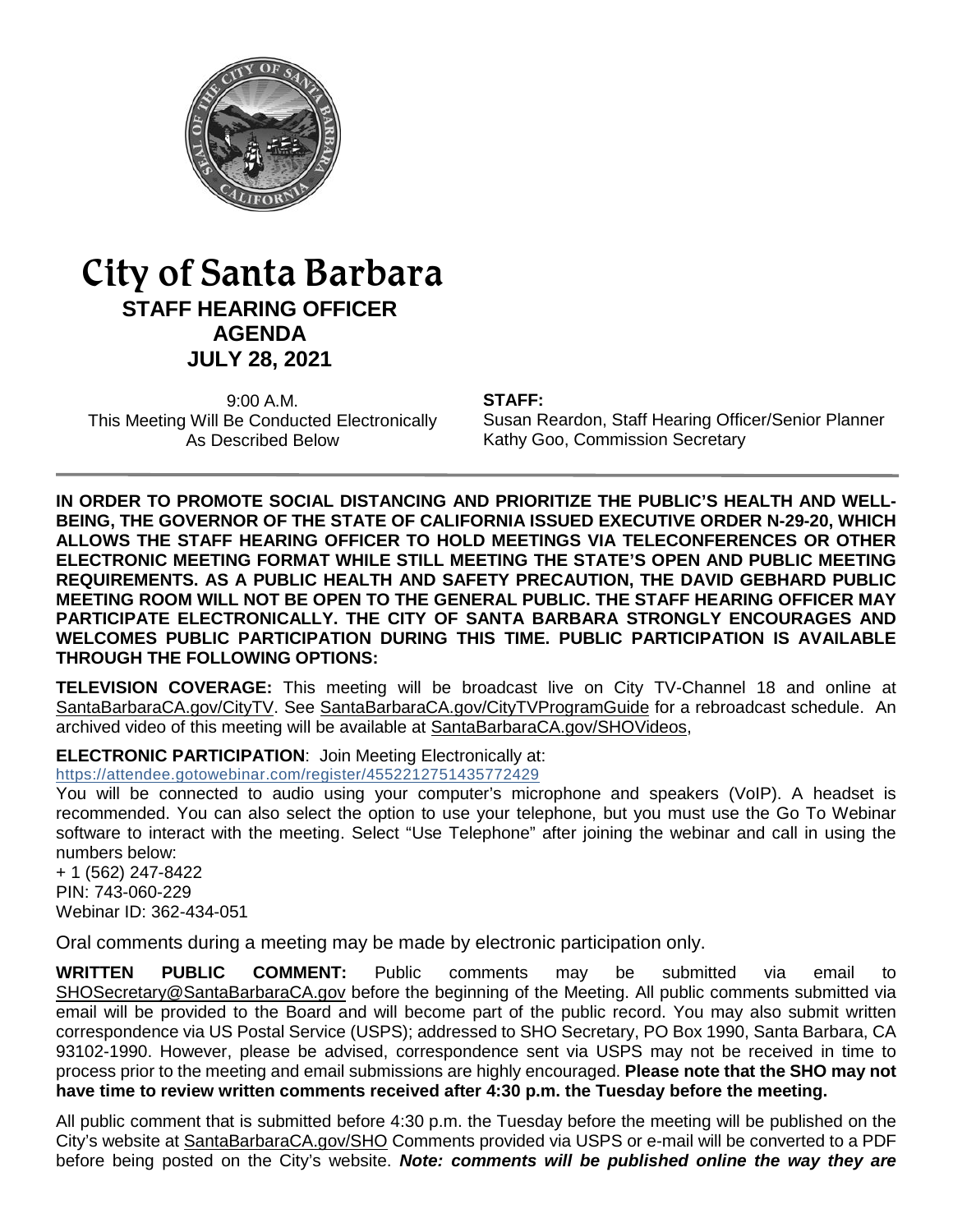#### *received and without redaction of personal identifying information; including but not limited to phone number, home address, and email address. Only submit information that you wish to make available publicly.*

**PUBLIC COMMENT:** Public comment on matters not listed on the agenda will occur at the beginning of the meeting. Members of the public wishing to speak must "raise their hand" in the GoToWebinar platform by selecting the virtual hand icon, which is generally located on most devices in the upper right hand corner of the screen. When persons are called on to speak, their microphone will be activated and they will be notified to begin speaking. Each speaker will be given a total of 2 minutes to address the SHO. Pooling of time is not allowed during general public comment. The time allotted for general public comment at the beginning of the meeting is 30 minutes. The SHO, upon majority vote, may decline to hear a speaker on the grounds that the subject matter is beyond the SHO's subject matter jurisdiction.

**PUBLIC COMMENT ON AGENDIZED ITEMS:** Members of the public wishing to speak on this matter must "raise their hand" in the GoToWebinar platform by selecting the virtual hand icon during the presentation of that item. The "raise hand" icon is generally located on most devices in the upper right hand corner of the screen. When persons are called on to speak, their microphone will be activated and they will be notified to begin speaking. Each speaker will be given a total of 2 minutes to address the Council. Pooling of time is not permitted during meetings conducted electronically.

If you want to be listed as an interested party on an item you have the following options available to submit a request: 1. Submit an e-mail request t[o SHOSecretary@SantaBarbaraCA.gov,](mailto:SHOSecretary@SantaBarbaraCA.gov) 2. Call the SHO Secretary at (805) 564-5470, ext. 4572, or 3. Submit a written request via US Postal Service (USPS); addressed to SFDB Secretary, PO Box 1990, Santa Barbara, CA 93102-1990. **You will need to provide your Name, Email Address, Mailing Address, and the project number (PLN) you want to be added to.**

**AGENDAS, MINUTES, REPORTS, & PUBLIC RECORD WRITINGS:** Documents relating to agenda items are available for review online at [SantaBarbaraCA.gov/SHO.](http://www.santabarbaraca.gov/SHO) You may contact City Planning staff at (805) 564-5578 for general questions about the status of a case.

**PUBLIC HEARING PROCEDURE:** The order of presentation after the Staff Hearing Officer introduces an item is as follows: 1. Staff Presentation (3 minutes)\*; 2. Applicant Presentation (5 minutes)\*; 3. Public Hearing\*; 4. Additional response by Applicant/Staff (5 minutes)\*; 5. Staff Hearing Officer questions and comments; 6. Staff Hearing Officer consideration of Findings and Conditions of Approval; and 7. Action taken by the Staff Hearing Officer. \**Time may be extended or limited by the Staff Hearing Officer.*

**SPANISH INTERPRETATION:** If you need interpretation of your communications to Staff Hearing Officer from Spanish into English, please contact the SHO Secretary at (805) 564-5470, extension 4572 or by email at [SHOSecretary@SantaBarbaraCA.gov.](mailto:SHOSecretary@SantaBarbaraCA.gov) If possible, notification of at least 48 hours will usually enable the City to make arrangements.

**INTERPRETACIÓN EN ESPAÑOL:** *Si necesita una interpretación del español al inglés, para sus comunicaciones a la Staff Hearing Officer, comuníquese con la Oficina del Secretario a (805) 564-5470, extensión 4572, o por correo electrónico a [SHOSecretary@SantaBarbaraCA.gov.](mailto:SHOSecretary@SantaBarbaraCA.gov) Si es posible, la notificación de al menos 48 horas generalmente permitirá a la Ciudad hacer los arreglos.*

**AMERICANS WITH DISABILITIES ACT:** If you need services or staff assistance to attend or participate in this meeting, please contact the SHO Secretary at (805) 564-5470, extension 4572. If possible, notification at least 48 hours prior to the meeting will usually enable the City to make reasonable arrangements. Specialized services, such as sign language interpretation or documents in Braille, may require additional lead time to arrange.

**APPEALS:** Decisions of the SHO may be appealed to the Planning Commission. In order to promote social distancing and protect the health and wellbeing of the public, Community Development will no longer be accepting appeals over the counter. For further information and guidelines on how to appeal a decision to the Planning Commission, please contact the Planning staff at (805) 564-5578 as soon as possible. **Appeals and associated fee must be submitted in writing,** *via email to [PlanningCounter@SantaBarbaraCA.gov](mailto:PlanningCounter@SantaBarbaraCA.gov) and by first class mail postage prepaid* **within 10 calendar days of the meeting that the SHO took action or**  rendered a decision. Appeals and associated fee post marked after the 10<sup>th</sup> calendar day will not be **accepted.**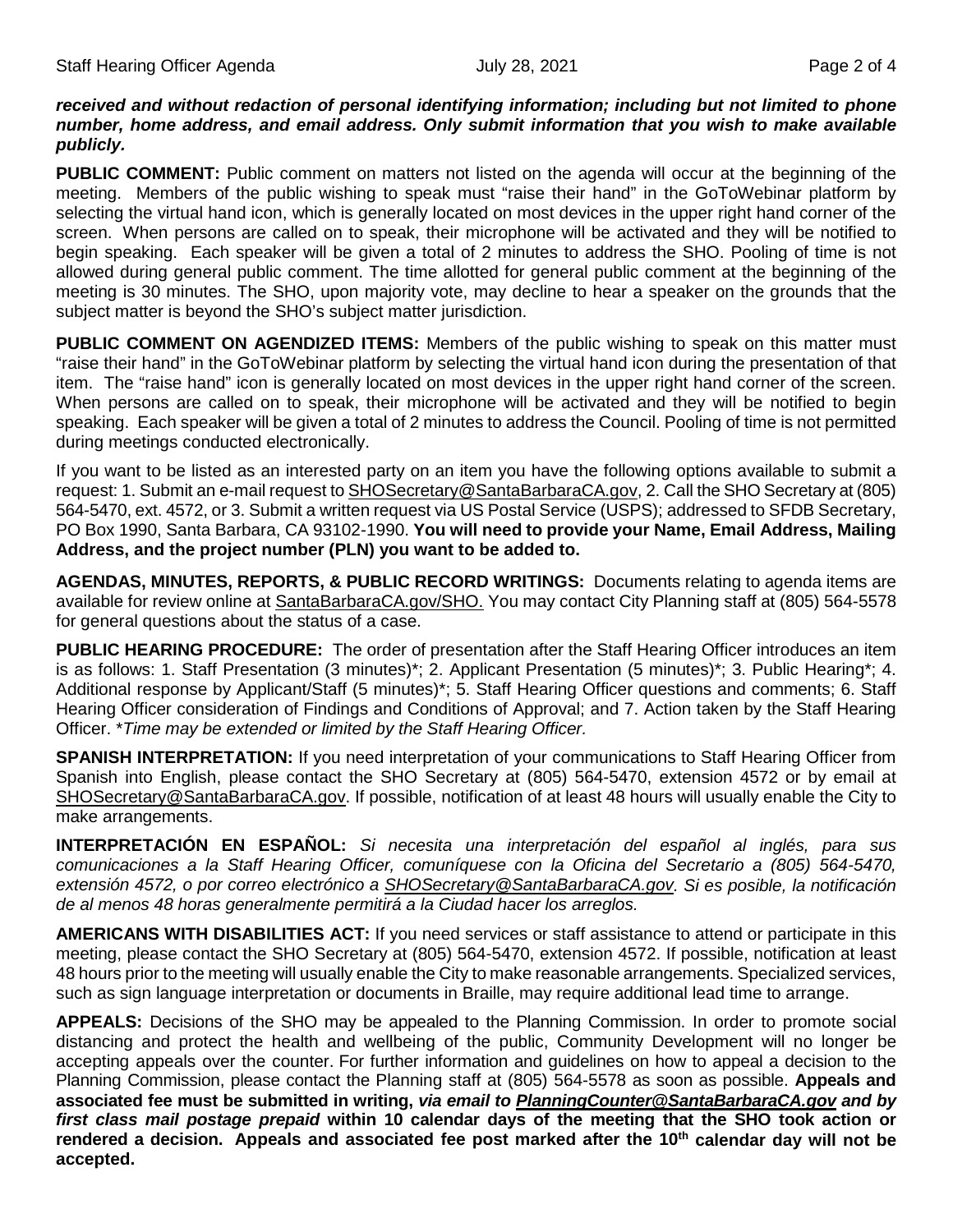**NOTE TO INTERESTED PARTIES:** Only those persons who participate through public comment either orally or in writing on an item on this Agenda have standing to appeal the decision. Grounds for appeal are limited to those issues raised either orally or in written correspondence delivered to the review body at, or prior to, the public hearing.

**NOTICE:** On Thursday, July 22, 2021 this Agenda was posted on the outdoor bulletin board at the Community Development Department, 630 Garden Street and online at [SantaBarbaraCA.gov/SHO.](http://www.santabarbaraca.gov/SHO)

#### **NOTICE OF LINKED DIGITAL PLANS**

Hyperlinks to project plans are provided in the agenda. If the project plan is available, you will see the address in the agenda displayed as a blue underlined text. To view the project plans, simply click on the blue underlined address. *Architectural and Engineering drawings are made available to facilitate the public dialog only. All such material is subject to the restrictions of U. S. Copyright Law and may not be used for other purposed without obtaining the permission of the copyright holder.*

## **I. PRELIMINARY MATTERS**

- A. Requests for continuances, withdrawals, postponements, or addition of ex-agenda items.
- B. Announcements and appeals.
- C. Comments from members of the public pertaining to items not on this agenda. Due to time constraints, each person is limited to two minutes.

## **II. PROJECTS**

#### **A. [2436 DE LA VINA STREET](https://www.santabarbaraca.gov/civicax/filebank/blobdload.aspx?BlobID=238092)**, **ZONE: R-MH (RESIDENTIAL MULTI-UNIT AND HOTEL), LAND USE DESIGNATION: MEDIUM HIGH DENSITY RESIDENTIAL (12 DWELLING UNITS/ACRE), APN: 025-062-001, PLN: 2019-00383, APPLICANT/OWNER: KATHRYN AND FRANK STRAUSS**

The 4,235 square-foot site is currently developed with a single family residence and no on-site parking. The proposed project involves two new uncovered parking spaces located within the secondary front setback along Quinto Street. The project includes requests for Minor Zoning Exceptions for proposed over-height fences along both Quinto Street and De La Vina Street and a driveway gate along Quinto Street. Additionally, new doors and windows, utility upgrades, new siding, an interior remodel, along with site improvements such as rain gutter installation, are proposed. A waiver from the Public Works Director for the proposed driveway gate, and a waiver from the Single Family Design Board for reduced screening for the uncovered parking is also requested. This project will abate violations identified in ZIR2014-00412. The discretionary applications under the jurisdiction of the Staff Hearing Officer required for this project are:

- 1. Modification to allow for two uncovered parking spaces instead of covered spaces (SBMC §30.175.030.N.1 and SBMC §30.250.030.B);
- 2. Front Setback Modification to allow for uncovered parking in the required front setback fronting Quinto Street (SBMC Table 30.20.030.B and SBMC §30.250.030.B); and